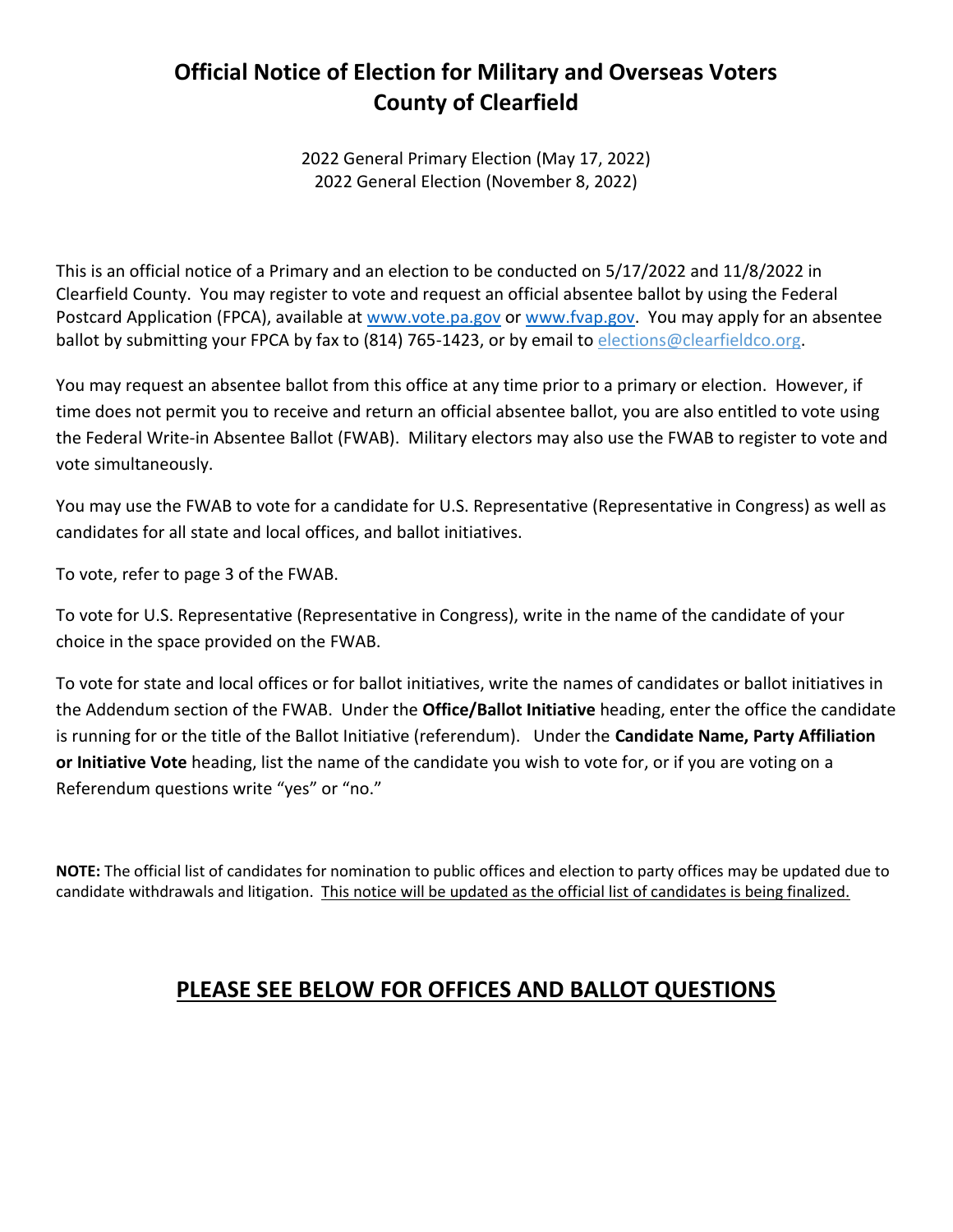### **DEMOCRATIC BALLOT**

#### **GENERAL PRIMARY BALLOT**

#### **FEDERAL OFFICES**

| <b>US Senator</b>                                                                    | <b>Vote for One</b> | <b>County Wide</b>  |
|--------------------------------------------------------------------------------------|---------------------|---------------------|
| <b>Representative in Congress</b>                                                    | <b>Vote for One</b> | <b>County Wide</b>  |
| <b>STATE OFFICES</b>                                                                 |                     |                     |
| Governor                                                                             | <b>Vote for One</b> | <b>County Wide</b>  |
| Lt. Governor<br>(Primary only – combined with Governor in November General Election) | <b>Vote for One</b> | <b>County Wide</b>  |
| Representative in the General Assembly (2)                                           | <b>Vote for One</b> | <b>Per District</b> |

#### **PARTY OFFICES**

**Member of the Democratic State Committee Vote for 1**

**Chairman of the Democratic County Committee Vote for 1**

**Democratic County Committeeperson Vote for 2 – 1 male and 1 female**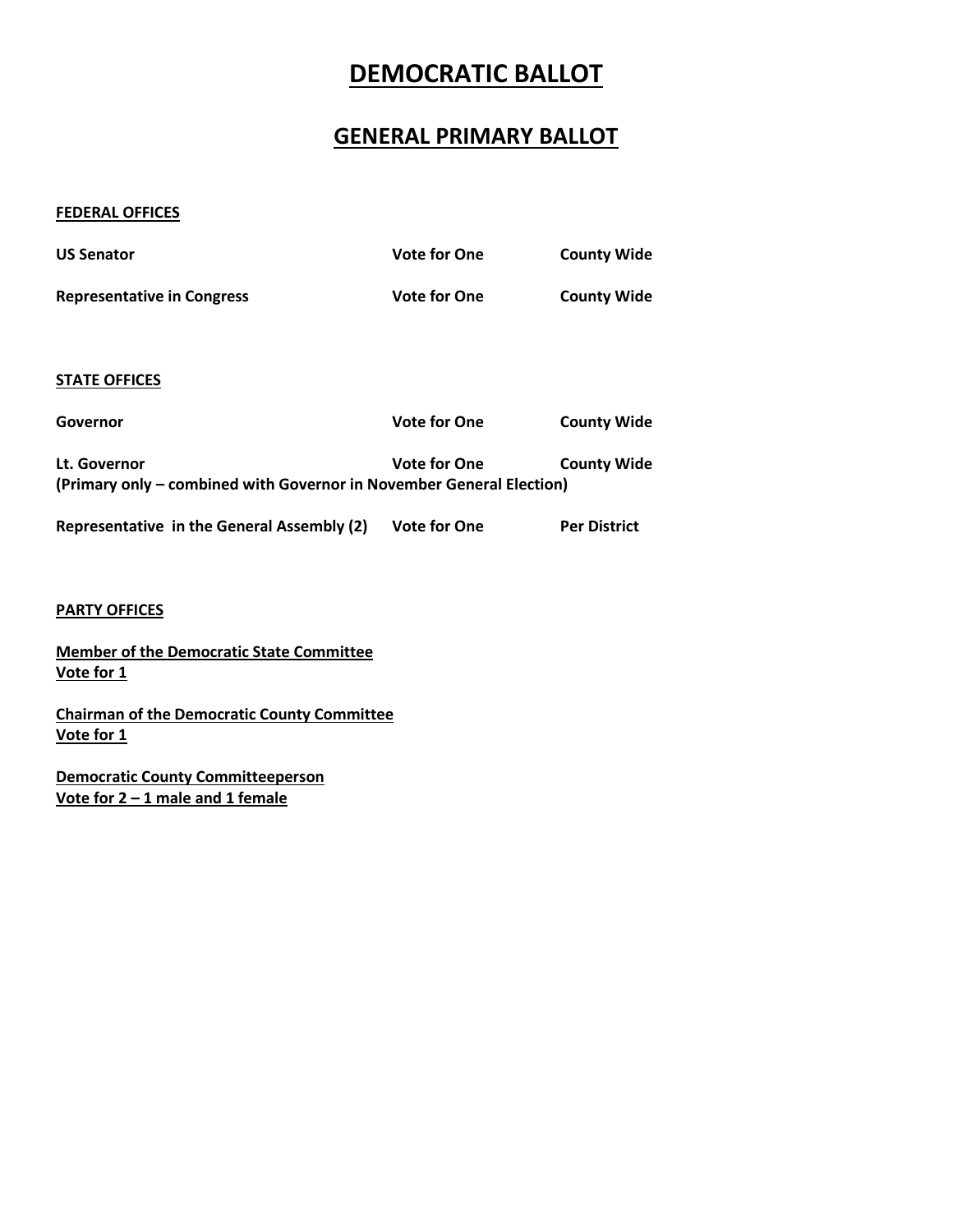### **REPUBLICAN BALLOT**

#### **GENERAL PRIMARY BALLOT**

#### **FEDERAL OFFICES**

| <b>US Senator</b>                                                                    | <b>Vote for One</b> | <b>County Wide</b>  |
|--------------------------------------------------------------------------------------|---------------------|---------------------|
| <b>Representative in Congress</b>                                                    | <b>Vote for One</b> | <b>County Wide</b>  |
| <b>STATE OFFICES</b>                                                                 |                     |                     |
| Governor                                                                             | <b>Vote for One</b> | <b>County Wide</b>  |
| Lt. Governor<br>(Primary only – combined with Governor in November General Election) | <b>Vote for One</b> | <b>County Wide</b>  |
| Representative in the General Assembly (2)                                           | <b>Vote for One</b> | <b>Per District</b> |

**PARTY OFFICES**

**Member of the Republican State Committee Vote for 2 – 1 male and 1 Female**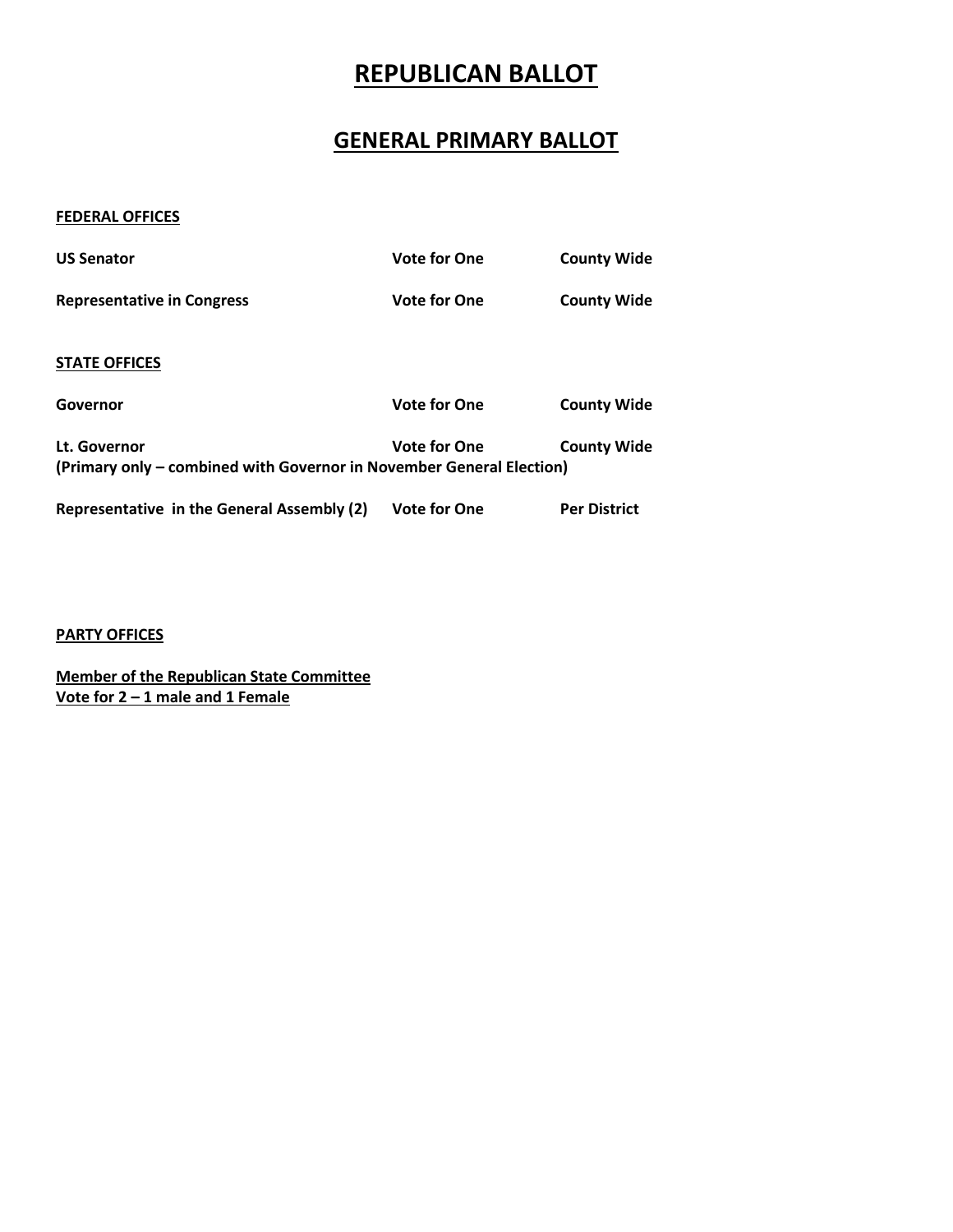#### **UNOFFICIAL CANDIDATE LISTING**

#### **2022 GENERAL PRIMARY ELECTION**

#### **MAY 17, 2022**

## **DEMOCRATIC**

**United States Senator – Vote for 1, 6 year term**

**Alex Khalil – Montgomery County**

**Conor Lamb – Allegheny County**

**Malcolm Kenyatta – Philadelphia County**

**John Fetterman – Allegheny County**

**Governor - Vote for 1, 4 year term**

**Josh Shapiro – Montgomery County**

**Lieutenant Governor - Vote for 1, 4 year term**

**Austin Davis – Allegheny County**

**Ray Sosa – Montgomery County**

**Brian Sims – Philadelphia County**

**Representative in Congress – 15th District – Vote for 1, 2 year term**

**No Republican Candidates**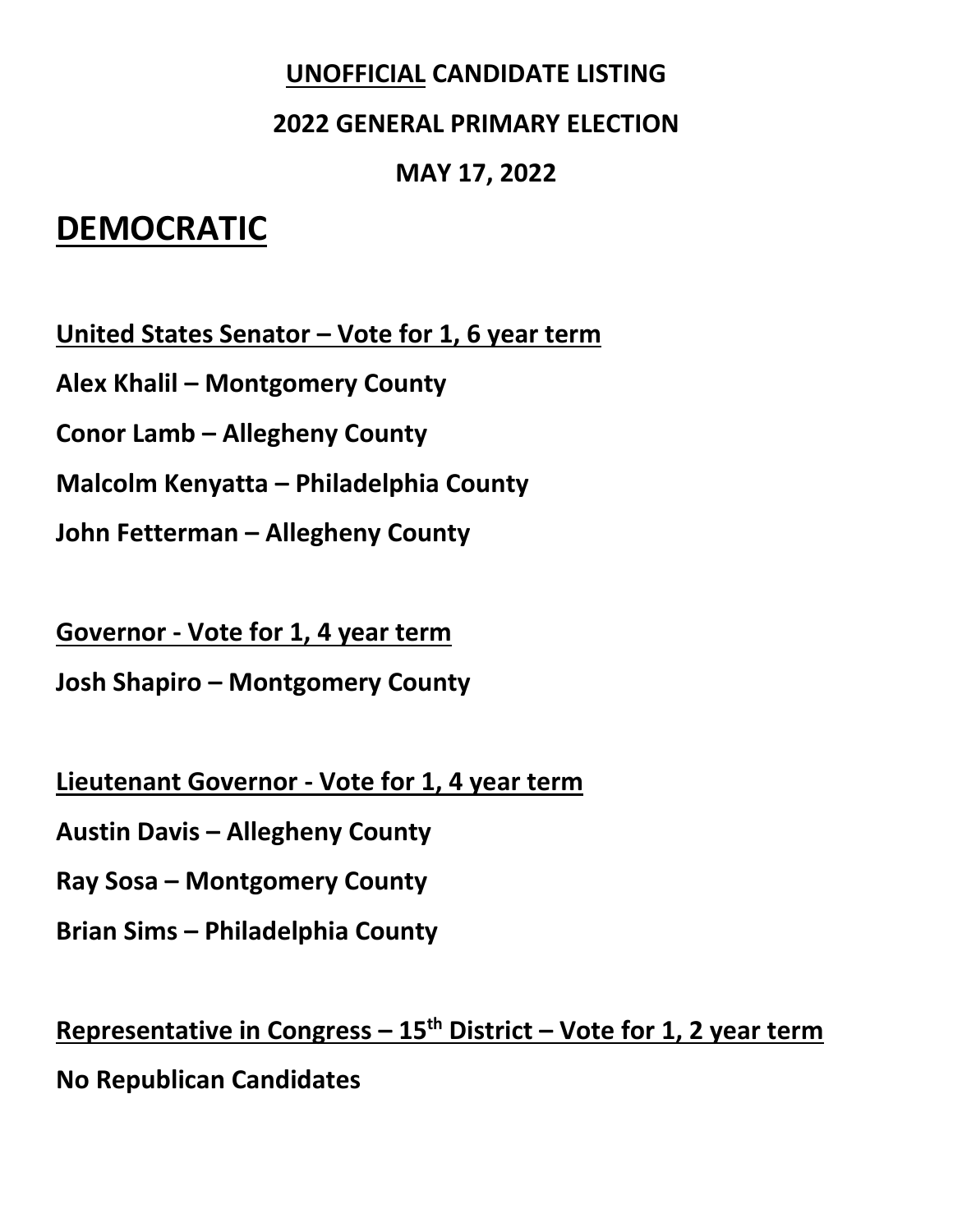### **DEMOCRATIC CONTINUED**

#### **Representative in theGeneral Assembly – Vote for 1, 2 year term**

**73rd District**

**No Democratic Candidates**

**75th District**

**No Democratic Candidates**

**Member of the Democratic State Committee – Vote for 1, 4 year term**

**Christina Joy Fulton – Clearfield Borough**

**Theron G Terry Noble – Sandy Township**

**County Committee Chair – Vote for 1, 4 year term**

**Robert C Tubbs – Curwensville Borough**

**County Committee Person (by precinct) – Vote for 2, 1 Male and 1 Female, 4 year term**

**Christina Joy Fulton – Female, Vote for 1, 4 year term – Clearfield Borough 1st**

**Anthony D DeCasper – Male, Vote for 1, 4 year term – Clearfield Borough – 2nd**

**Kelley Jo Fulton – Female, Vote for 1, 4 year term – Clearfield Borough – 3 rd**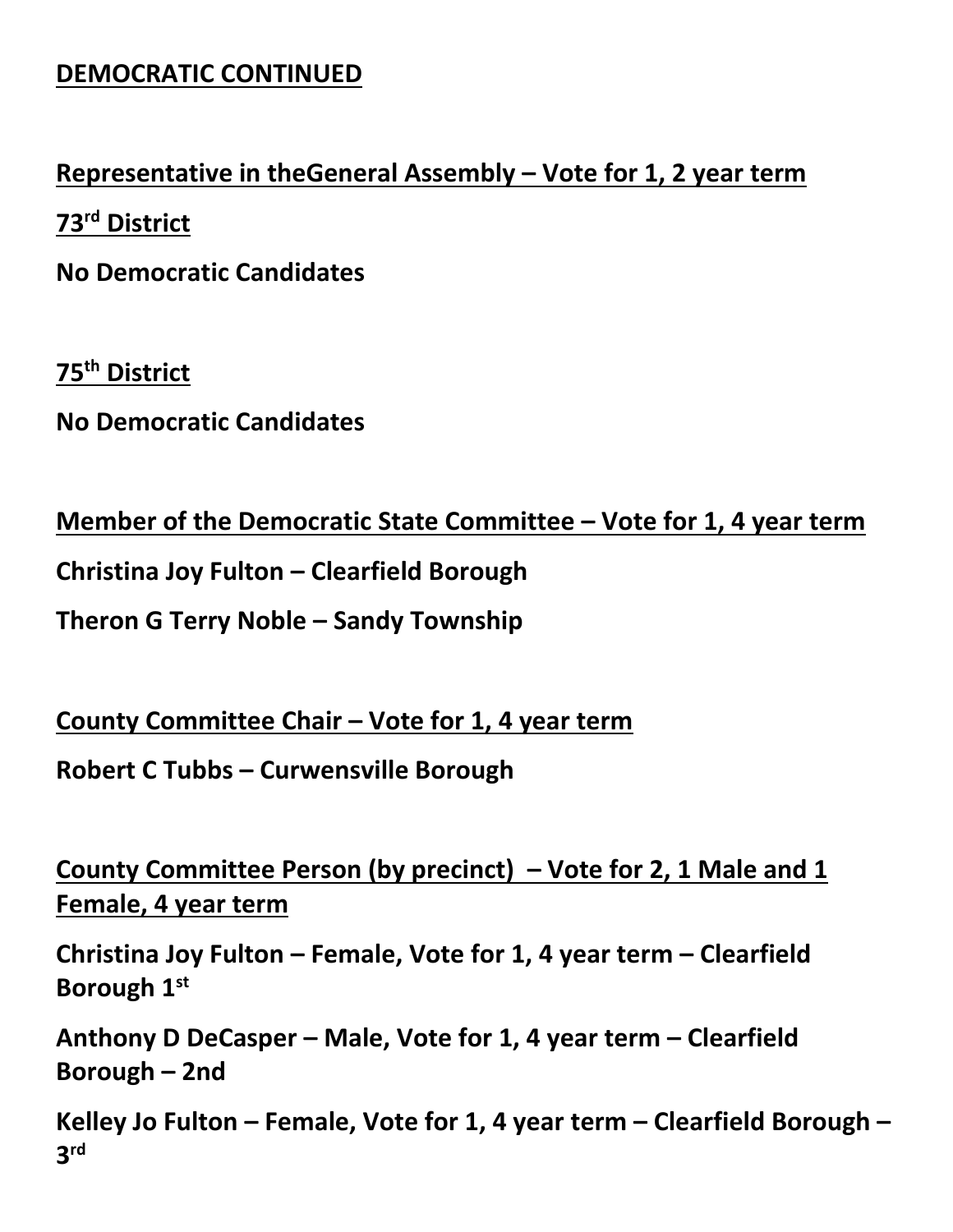**Abbey J Carr – Female, Vote for 1, 4 year term – DuBois City – 2 nd**

**Graham Henry Guthrie – Male, Vote for 1, 4 year term – DuBois City – 3 rd**

**Zachary Keith Bloom – Male, Vote for 1, 4 year term – Houtzdale Borough**

**Thomas F McCracken – Male, Vote for 1, 4 year term – Mahaffey Borough**

**David Keith Petrosky – Male, Vote for 1, 4 year term – Bradford Township – 1 st**

**Joseph A Marino – Male, Vote for 1, 4 year term – Lawrence Township – Golden Rod**

**Louis Michael Donahue – Male, Vote for 1, 4 year term – Pike Township**

**All other precincts – No candidates**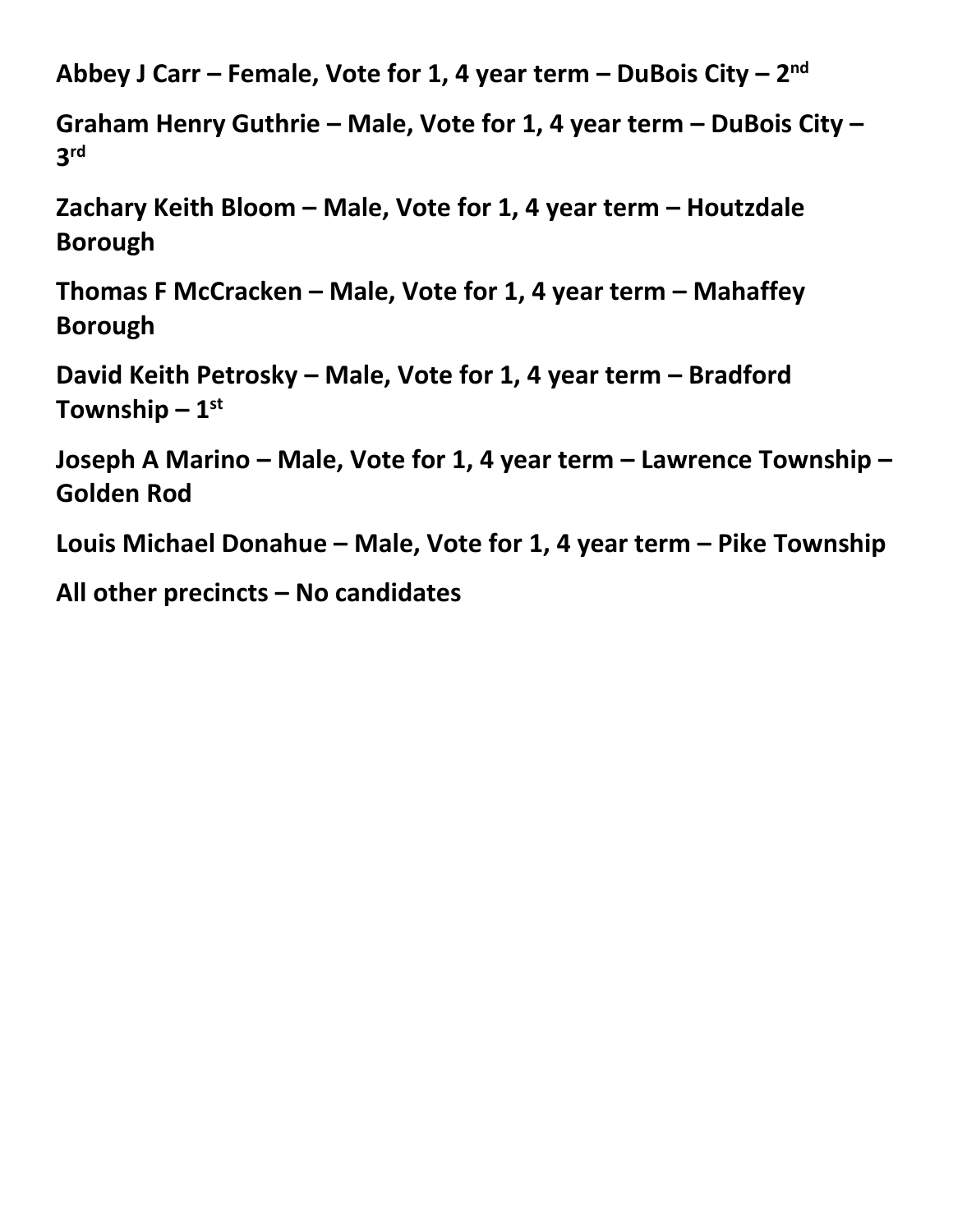# **REPUBLICAN**

**United States Senator – Vote for 1, 6 year term**

**Kathy Barnette – Montgomery County**

**Mehmet Oz – Montgomery County**

**George Bochetto – Philadelphia County**

**Jeff Bartos – Montgomery County**

**Dave McCormick – Allegheny County**

**Sean Gale – Montgomery County**

**Carla Sands – Cumberland County**

**Governor – Vote for 1, 4 year term**

**Lou Barletta – Luzerne County**

**Douglas V Mastriano – Franklin County**

**Nche Zama – Northampton County**

**Dave White – Delaware County**

**Melissa Hart – Allegheny County**

**Bill McSwain – Chester County**

**Charlie Gerow – Cumberland County**

**Joe Gale – Montgomery County**

**Jake Corman – Centre County**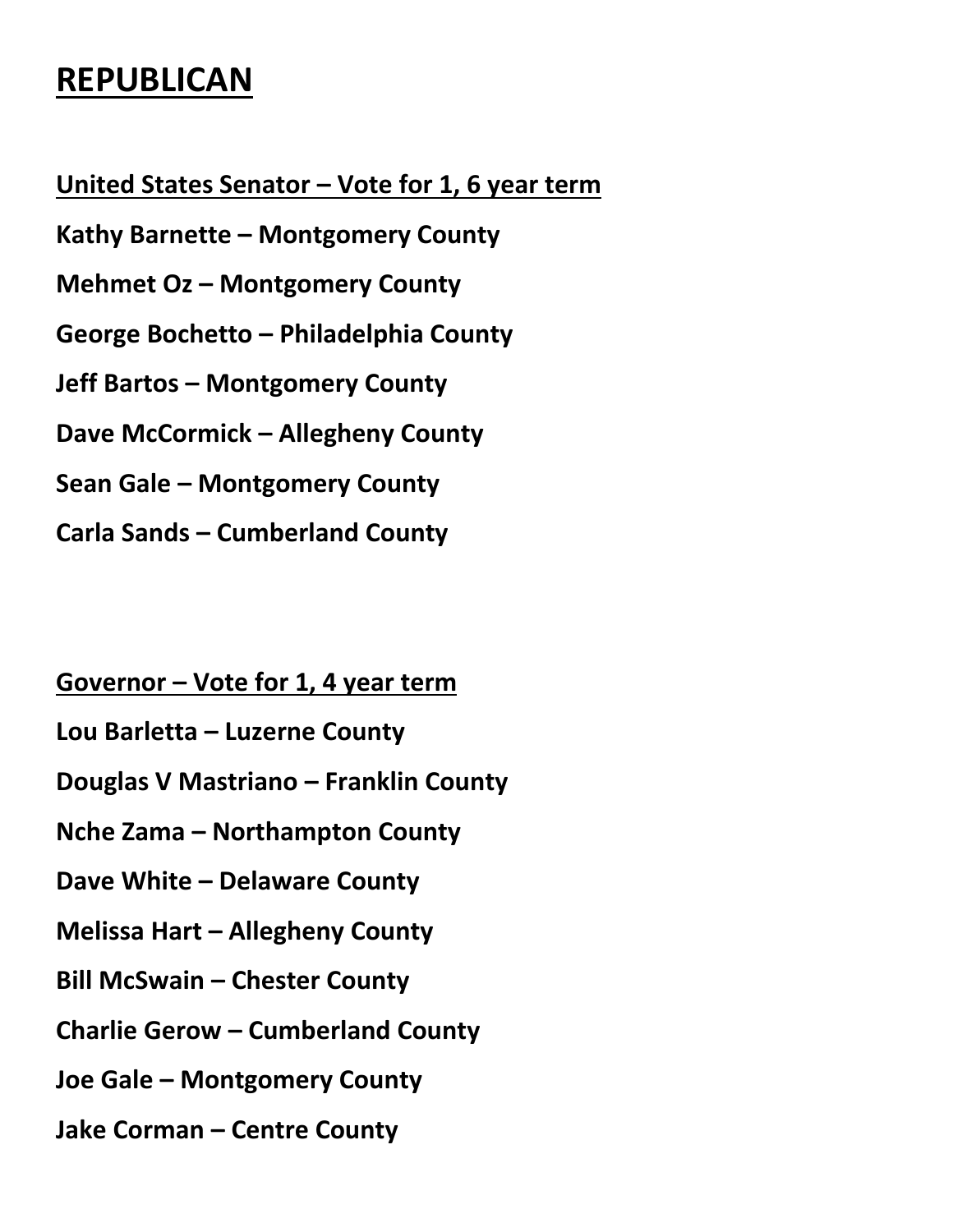#### **Lieutenant Governor – Vote for 1, 4 year term**

- **Clarice Schillinger – Montgomery County**
- **James Earl Jones – Montgomery County**
- **Rick Saccone – Allegheny County**
- **John Brown – Northampton County**
- **Chris Frye – Lawrence County**
- **Jeff Coleman – Cumberland County**
- **Russ Diamond – Lebanon County**
- **Carrie Lewis Delrosso – Allegheny County**
- **Teddy Daniels – Wayne County**

**Representative in Congress – 15th District – Vote for 1, 2 year term**

**George Rathmell – Jefferson County**

**Glenn GT Thompson – Centre County**

**Representative in theGeneral Assembly – Vote for 1, 2 year term**

**73rd District**

**Derek A Walker – Clearfield County**

**John A Sobel – Clearfield County**

**Dallas Kephart – Clearfield County**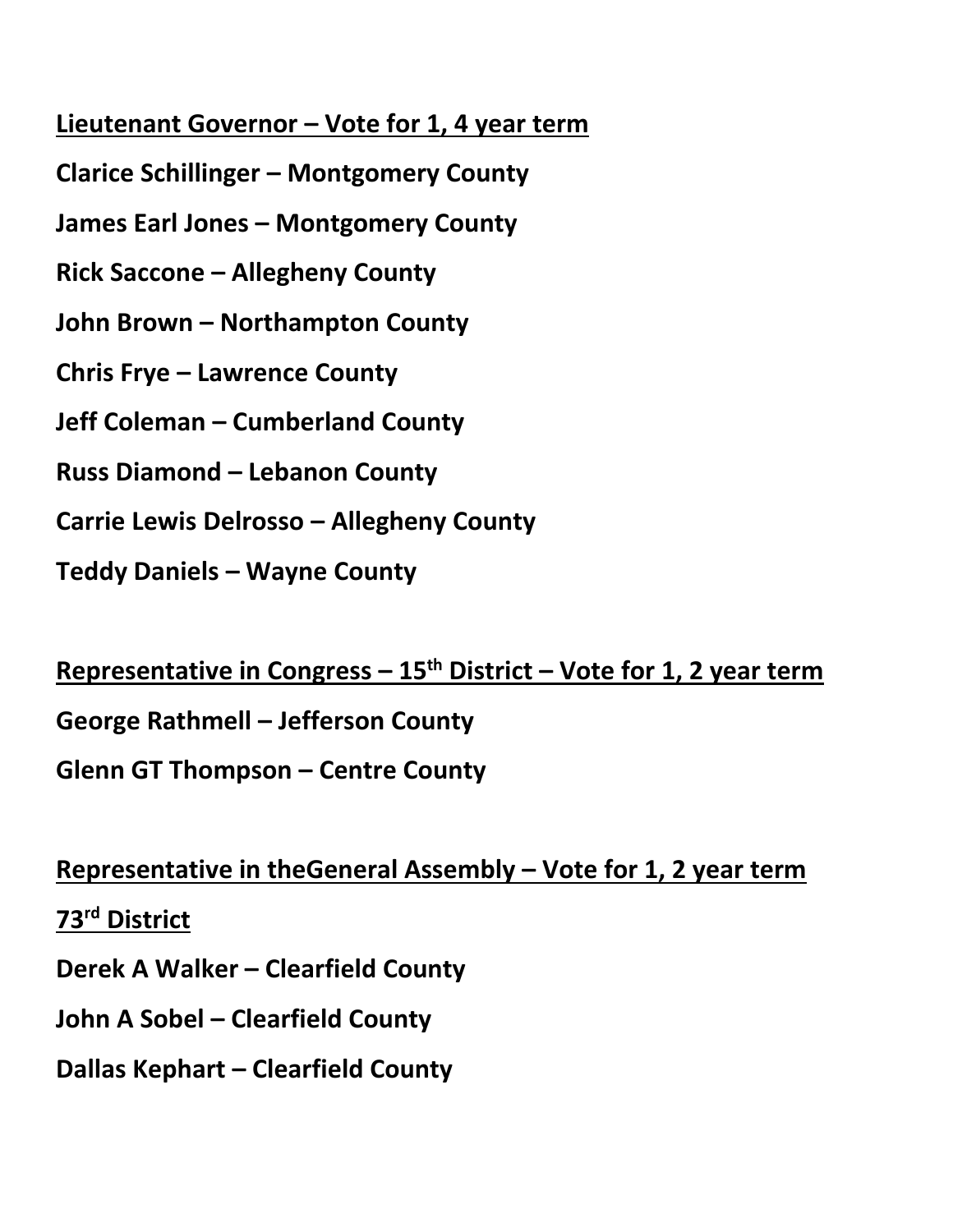**75th District – Vote for 1, 4 year term**

**Mike Armanini – Clearfield County**

**Member of the State Republican Committee – Vote for 2, 1 Male and 1 Female, 4 year term**

**No Candidates**